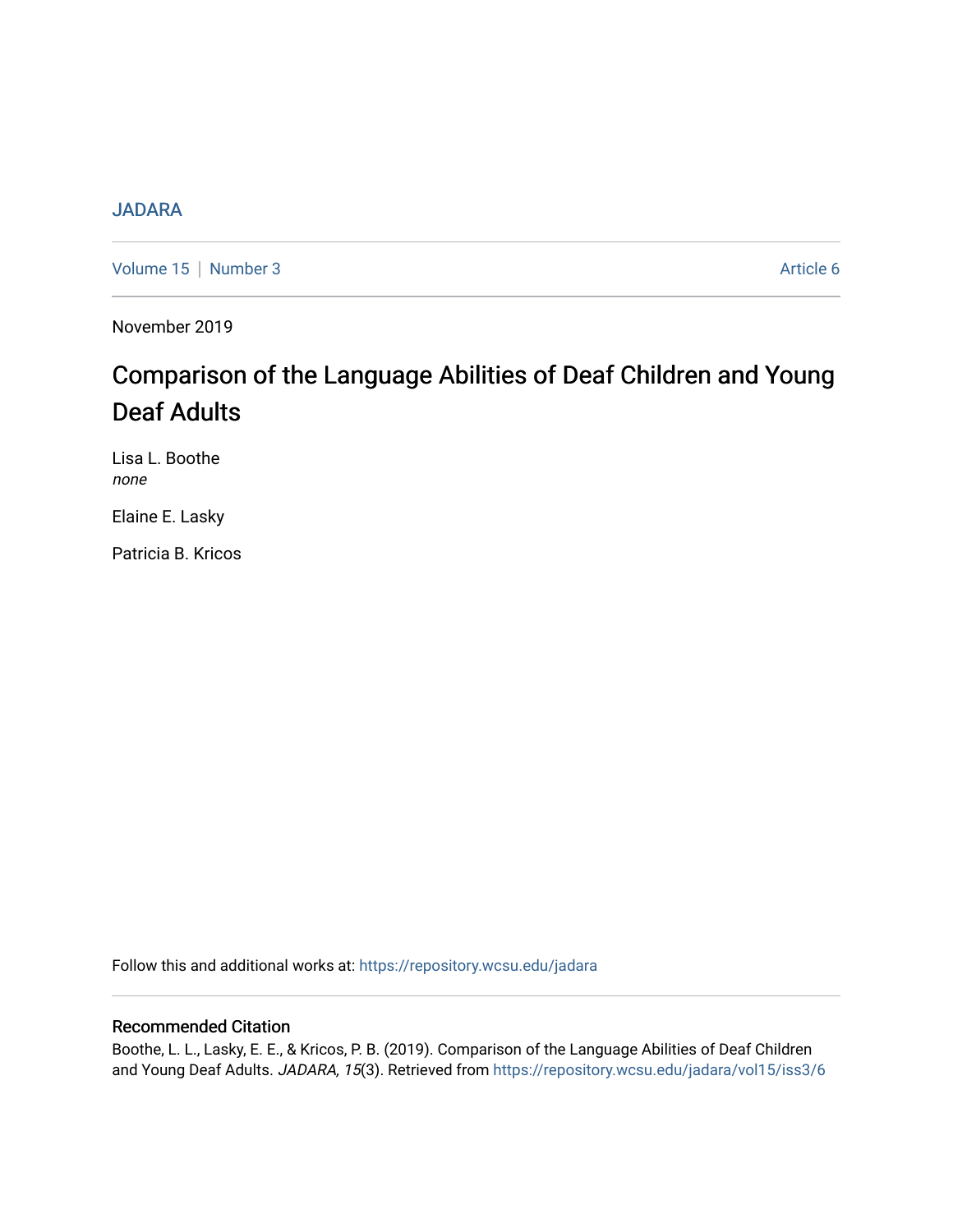#### Lisa L. Boothe Elaine Z. Lasky, Ph.D. Patricia B. Kricos, Ph.D.

Several authors have pointed out that the numerous problems of hearing impaired and deaf individuals, including emotional and social behaviors, educational achievement, and vocational success, can be attributed al most entirely to communication problems as a result of the hearing handicap (Johnson, 1978; Sanders, 1971). The communication skills of hearing impaired individuals have been studied extensively using a wide variety of testing paradigms. These studies have in dicated that: the semantic-vocabulary com ponent is mildly to profoundly delayed (Rus sell, Quigley, and Power, 1976; Brenza, Kri cos, and Lasky, in press); the syntactic com ponent is not only mildly to profoundly delayed but may also contain deviant rule structures. These deviant structures, peculiar to the language of severely hearing impaired children, include constructions such as, object-subject deletion in relativized struc tures as in the utterance, "The dog chased the girl had on a red dress." (Russell, et al., 1976) or acceptance of "willn't" and "amn't" in negative constructions (Quigley, Montanelli, and Wilbur, 1974). Lack of mastery of certain syntactic structures such as com plementation, (e.g., The dress that I wore was blue) relativization, (e.g.. The boy who hit the girl went home) and passivization (e.g.. The car was hit by the train) has been consistently reported (Quigley, Power, and Steinkamp, 1977).

Most of these studies of the language

competencies of hearing impaired individuals have dealt with subjects in the school setting from early school age through age 18. While it would appear logical that continued ex posure to the academic environment and to specific language teaching activities should lead to the students' improvement in both comprehension and production, data do not consistently show this. Evidence from Brenza, et al. (in Press), Geers and Moog (1978), and Vernon (1969), suggests there is little improvement in specific language skills, read ing and language arts through the school years. There appears to be a need to analyze the types of errors consistently made as the student progresses so as to program for them. There is also a need to investigate the language skills of hearing impaired individuals after they leave school and determine if per formance in language comprehension and production deteriorates, remains at the same level or improves? Information of this sort should be of interest to educators of the hearing impaired, speech pathologists and audiologists, rehabiltation and vocational counselors, and other professionals who pro vide services to hearing impaired children and adults.

#### METHOD

This study was designed to assess com prehension and production of specific syntac tic structures among hearing impaired per sons by comparing one group whose ages extended beyond 18 with two younger, school

1

 $+2.4$ ŧ.

ţ

Ms. Boothe is an Audlologist with the S. C. Department of Mental Retardation; Dr. Lasky is with Cleveland (Ohio) State University; and Dr. Kricos is in the Department of Speech at the University of Florida.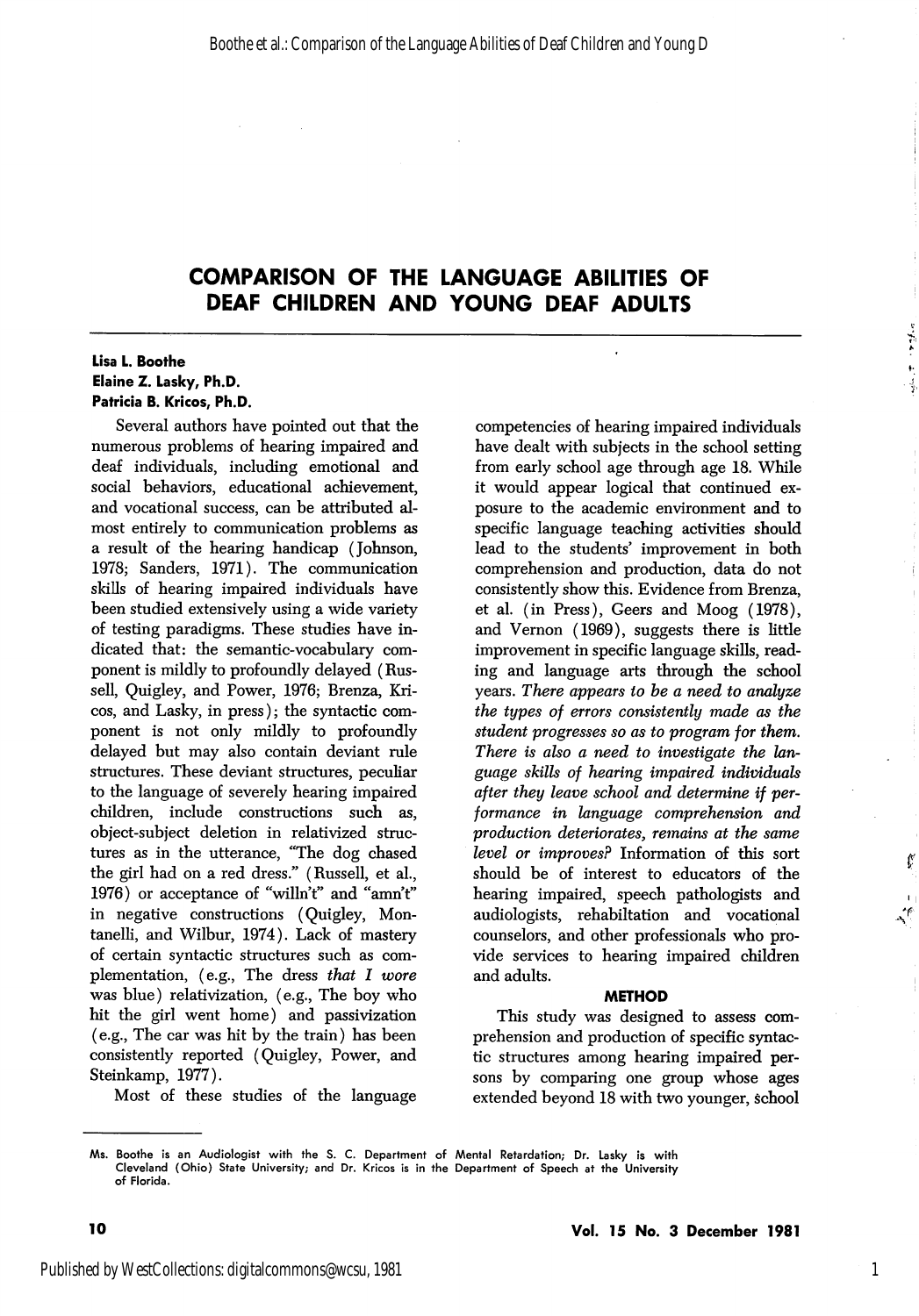age groups. The three syntactic structures of negation, wh-question formation, and passivization were selected because they rep resented varying degrees of difficulty for

the hearing impaired subjects as reported by Power and Quigley (1973), Quigley, Power, and Steinkamp (1977) and Quigley, Wilbur and Montanelli (1974) (See Table 1).

| Table 1. Approximate percent correct comprehension of syntactic structures by |
|-------------------------------------------------------------------------------|
| deaf children as a function of age.                                           |

| <b>Structure</b>        | Age 10 | Age 18 | Gain |  |
|-------------------------|--------|--------|------|--|
| *Negation               | 57%    | 83%    | 26%  |  |
| **Wh-question Formation | 45%    | 80%    | 35%  |  |
| ***Passivization        | 25%    | 50%    | 25%  |  |

\* Quigley, Power, and Steinkamp (1977)

\*\* Quigley, Wilbur and Montanelli (1974)

\*\*\* Power and Quigley (1973)

Materials. Comprehension and production of syntax were each assessed through a closed set multiple choice paradigm. Syntax com prehension skills were evaluated through a picture selection task in which the subject was required to read a sentence and then select the one picture from a set of four pic tures that best illustrated the syntactic rela tions of the stimulus sentence. Production of syntax skills was assessed through a sentence completion task in which a stimulus picture, sentence frame, and single-word response options were provided. The subjects were required to select one of the single-word response alternatives to complete the sen tence to correspond with the picture. Twentyfour items were used to assess comprehen sion skills; 24 assessed production skills. The items were evenly divided into the three syntactic categories.

The vocabulary used in the stimulus sen tences was controlled to the level of reading comprehension typical of the eight year old hearing impaired child. A vocabulary list was reviewed and revised by three experienced teachers of the hearing impaired before the stimulus sentences were constructed. Re search (Brenza, et al., in press) has demons

trated that teachers of hearing impaired chil dren are able to accurately predict the ability of their students to comprehend and produce various vocabulary items.

Subjects. Twenty-seven prelingually hearing impaired subjects between the ages of 8 and 30 years were evaluated. Nine subjects were in each of three age groups: 8-11 years, 17-19 years, and 22-30 years. The groups 8-11 years and 17-19 years were selected because they approximate the youngest and oldest groups evaluated by other researchers (Schmidt, 1968; Power and Quigley, 1973; Quigley, Power and Steinkamp, 1977; and others) and so facilitated comparisons of data collected. The 22-30 year old group was selected to represent a young adult population which had been away from a formal education setting for at least three years. Each of the subjects participating in this study had average pure tone thresholds of no better than 80 dBHTL (ANSI, 1969) at 500, 1000, and 2000 in the better ear and/or met city or state requirements for educational placement in classes for the deaf. None of the subjects had any known disabilities other than hearing. Each age group contained an approximate balance of subjects represent-

2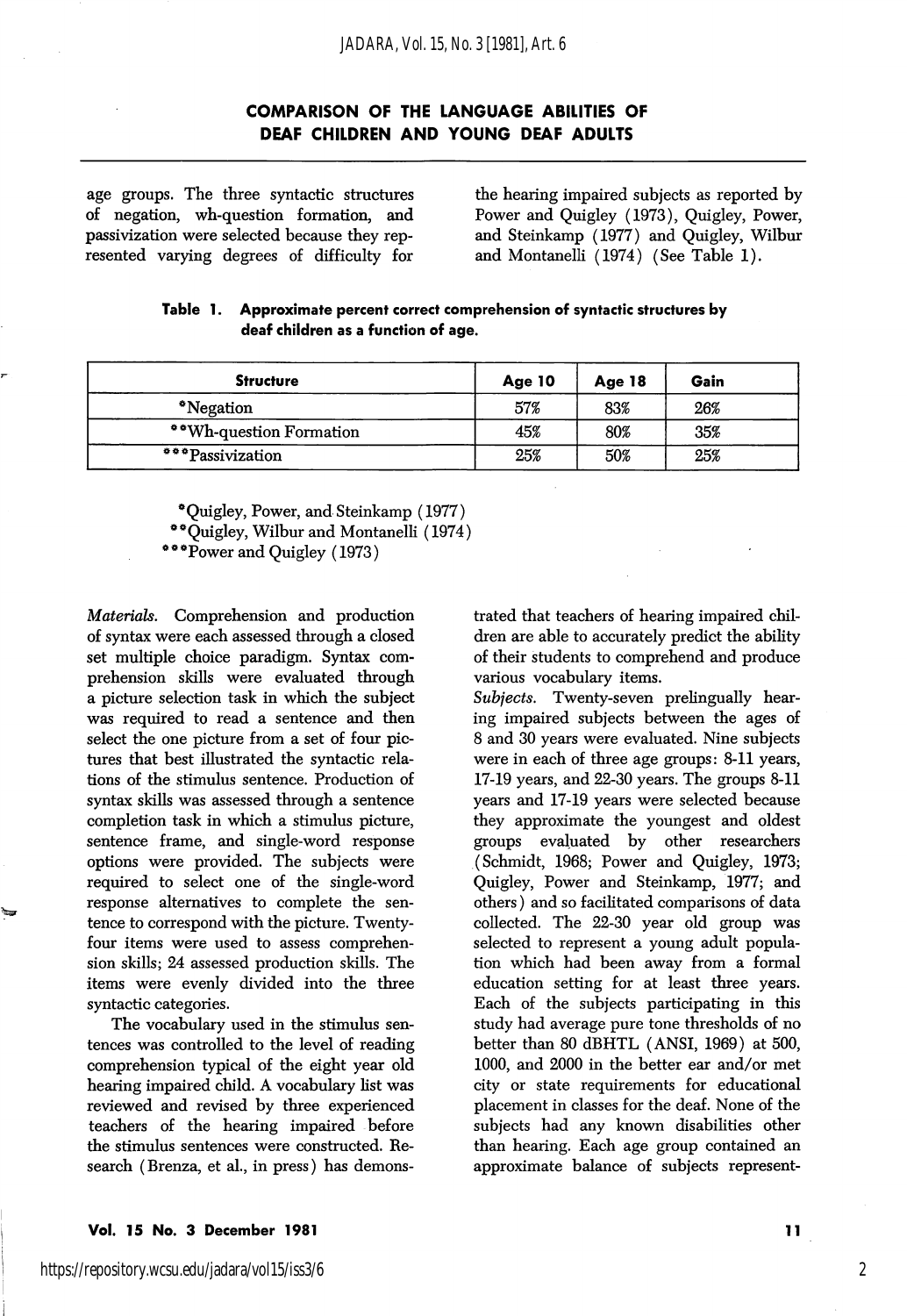ing the following educational backgrounds: oral day school classes, total communication day school classes, and total communication residential school classes from the Ohio School for the Deaf.

### RESULTS

Scores for each subject were obtained by determining the number of correct responses

for each task. Scores were compared across age groups and for the type of task, com prehension or production. Mean scores pre sented in Table 2 show that all subjects did better on the comprehension task than on the production task. These comprehension scores were higher for each older age group ing.

| Table 2. Mean scores and 't' values for each age group comparing comprehen- |
|-----------------------------------------------------------------------------|
| sion and production tasks.                                                  |

| <b>AGE</b> | <b>COMPREHENSION   PRODUCTION</b> |     |       | df |      |
|------------|-----------------------------------|-----|-------|----|------|
| $8 - 11$   | 11.2                              | 2.3 | 7.76  |    | .011 |
| 17-19      | 14.1                              |     | 14.95 |    | .001 |
| 22-30      | 17 1<br>.                         | 7.6 | 7.14  |    | .001 |

A two dimensional analysis of variance With repeated measures on one dimension (BMD08V, Dixon, 1971) indicated a signifi cant difference between the processes of comprehension and production ( $F = 105.7$ ,  $df = 1, 23, p < 0.01$ . A significant difference for age was also noted  $F = 22.3$ , df = 2, 23, p <.01). Comprehension and production scores for each age group were then com pared using t-tests for related measures and for each age group, comprehension was found to be significantly better than produc tion (see Table 2). Results of t-tests com paring each age group on a combined com prehension/production score indicated that there were no significant differences, at or beyond the .05 level, in syntactic ability be tween the 8-11 year old group and the 17-19 year old group. There was a significant difference between the performance of the 8-11 group compared to the 22-30 group and, again, for the 17-19 year old group compared to the 22-30 year old group (critical) differ ence = 5.14, gp 1 vs. gp  $3 = 11.22$ ; gp 2 vs.  $gp 3 = 9.22$ .

Performance with the specific syntactic structures showed similar trends. Table 3 por trays the mean percent correct comprehen sion and production scores for each age

group for negative, wh-question, and for passivization constructions. Comprehension scores were better than production scores of each age group and for each syntactic structure tested. Comprehension scores im proved for each structure with each older age grouping. Except for production per formance for the 17-19 year old group, pro duction scores improved for each structure as age grouping increased. Scores were bet ter for negation than for wh-question, better for wh-question than for passivization. Sep arate analyses of variance were done to com pare performance with the specific syntactic structures. Significant differences were found for age groups for the negatives  $(F = 7.33)$ ,  $df = 2$ , 24, p < 0.01), for wh-question (F = 6.0, df = 2, 24,  $p < .01$ ) and for passivization  $(F = 5.93, df = 2, 24, p < 01)$ . These gains were in comprehension of the syntactic structure. Further analyses demonstrated that there were no significant gains for pro duction of any syntactic structure between the 8-11 year olds and the 17-19 year olds. The 22-30 year old group showed significant increases, beyond the .05 level, over scores achieved by the 8-11 year olds on negative, wh-question, and passivization  $(t = 4.44)$ ,  $t = 3.22$ ,  $t = 3.56$ , respectively), and over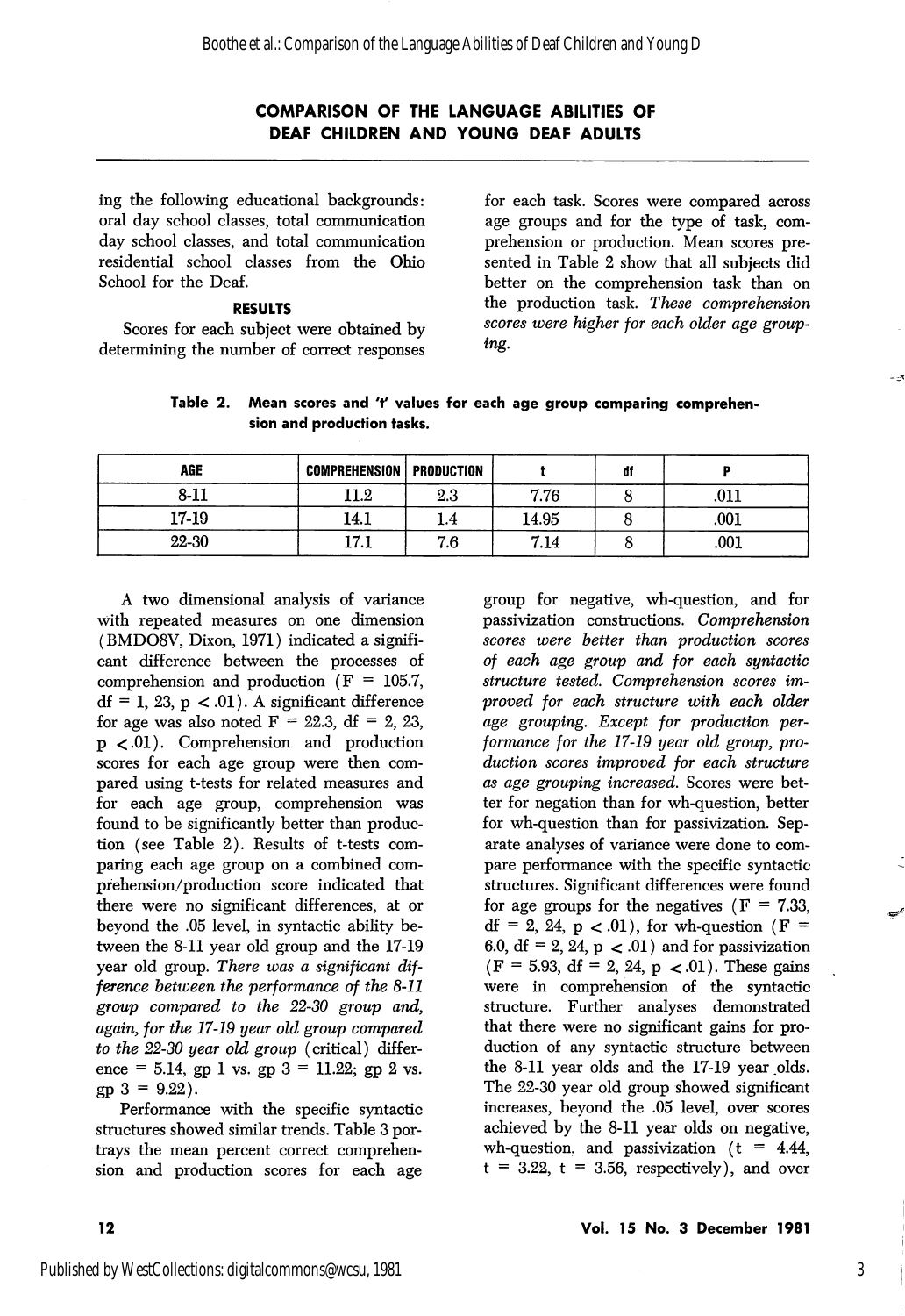|           | <b>NEGATIVES</b> |       |       | <b>WH-QUESTIONS</b> |       |       | <b>PASSIVES</b> |       |        |
|-----------|------------------|-------|-------|---------------------|-------|-------|-----------------|-------|--------|
| Age Group | Comp.            | Prod. | Aver. | Comp.               | Prod. | Aver. | Comp.           | Prod. | Aver.` |
| 8-11      | 631              | 171   | 407   | 42%                 | 11%   | 26%   | 35%             | 1%    | 18%    |
| 17-19     | 81%              | 4%    | 42%   | 50%                 | 12%   | 31%   | 46%             | 1%    | 23%    |
| 22-30     | 93%              | 43%   | 68%   | 60%                 | 46%   | 53%   | 61%             | 19%   | 40%    |

| Table 3. Percentages of correct responses for each age group for comprehension |
|--------------------------------------------------------------------------------|
| and production of negatives, wh-questions and passives.                        |

respective scores achieved by the 17-19 year olds  $(t=3.22, t=2.44, t=2.67$  respectively).

The following analyzes what strategies or rules appear to have been used in produc ing and comprehending the structures under assessment and how these strategies or rules varied as a function of age.

Negation. The 8-11 year old subjects pro duced negatives appropriately approximate ly 17% of the time. In most cases, they ap peared to realize that some type of negation was required, but appeared to be uncertain of exactly how to produce the negative. As with the subjects described in Quigley, et al., (1974), these subjects most frequently ne gated sentences by placing "no" or "not" in the sentence resulting in constructions such as "The girl not swim." Children in the 8-11 year old group did not seem to be aware that they had to apply the rule of do-support or to include a modal or auxiliary verb. The 17-19 year old subjects performed even more poorly, achieving a group mean score of 4.22 correct production on negative constructions. These subjects also attempted to negate sen tences by using "not" or "no", but they seem ed to have learned that some type of helping verb is necessary so an auxiliary or a modal was generally included. Frequently, however, the auxiliary included was inappropriate or the verb form was inappropriate, e.g., "The boy doesn t playing." Subjects in the 17-19 year group also appeared to be learning rules for producing negative contractions and often overgeneralized them, producing "wiUn't" and "amn't". Although most of the errors were of these two types, inappropriate aux

iliary or over generalizations, other errors included producing negatives as affirmative sentences, i.e., "The girl have an apple." and production of meaningless constructions.

The 22-30 year old subjects, with 432 correct negative constructions, showed a dramatic decrease in errors in which "no" or "not" was added while the auxiliary was omitted or was inappropriate. They also showed a decrease in errors of overgeneralization. The auxiliary was included more fre quently and the contractions were more limited and more accurate. The types of er rors that did occur, although fewer in number, were essentially the same as those listed for the 17-19 year olds.

Errors in the comprehension of negative constructions for all of the age groups re sulted from ignoring the negative element of the sentence and, therefore, interpreting negative sentences as if they were affirma tive. This type of error gradually decreased as the age of the groups increased. Wh-question formation. The 8-11 year old subjects and the 17-19 year old subjects achieved similar scores on the production of wh-ques tion (11.22 correct versus 12.5% correct, res pectively). The 8-11 year old subjects often did not use a wh-word when forming a whquestion. When they did, the errors were either use of the wrong wh-word or omission of an obligatory auxiliary verb, e.g., "What the boy hit?". The 17-19 year old group tend ed to make the same type of errors but in reverse proportion. Most of these subjects realized a wh-word was necessary but failed to use an appropriate auxiliary verb — the

#### Vol. 15 No. 3 December 1981 13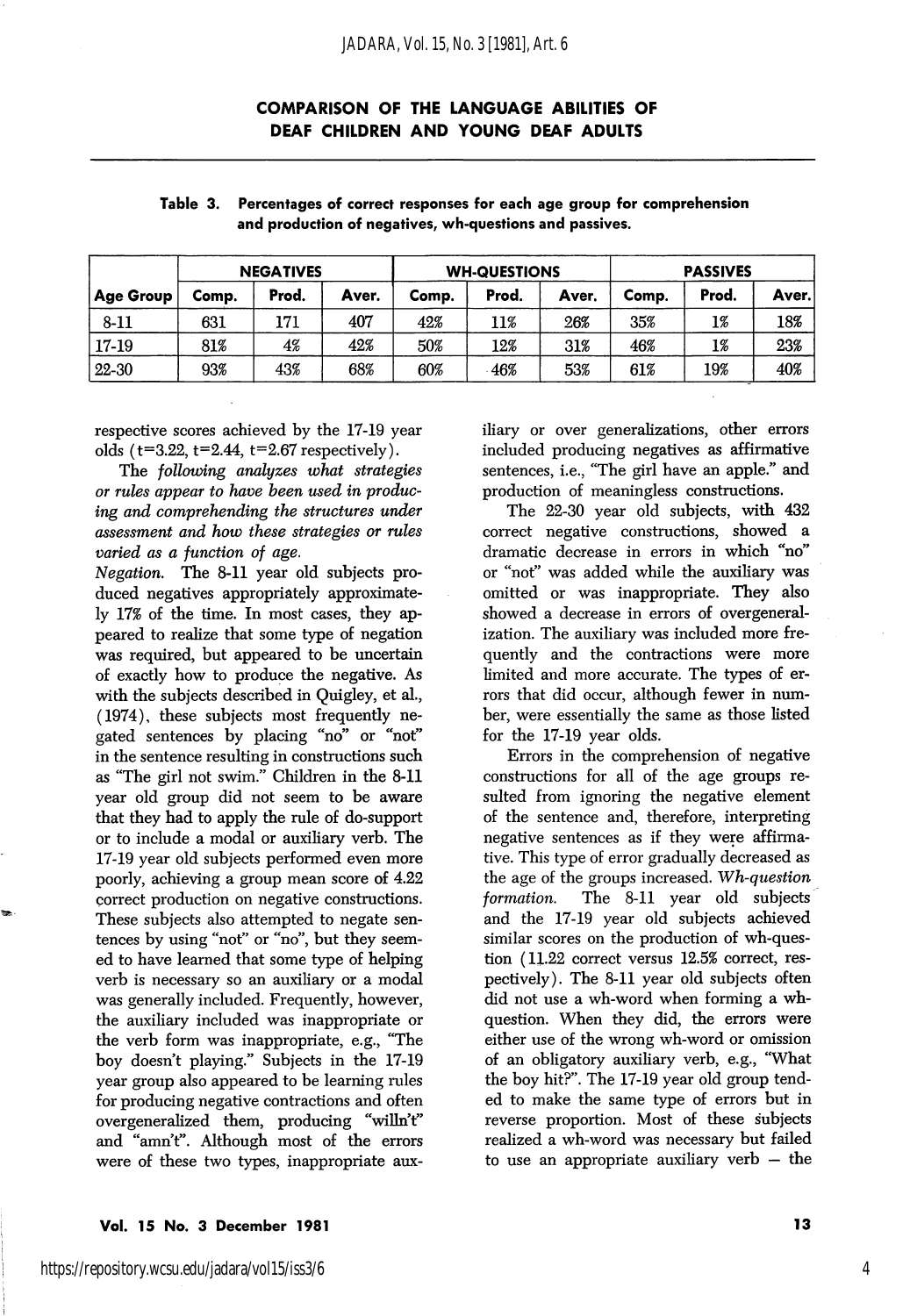auxiliary was frequently included but inac curately. The oldest group, with 462 correct production, showed the same types of error but a reduction in their number.

Most errors in the comprehension of whquestions made by the 8-11 year olds occur red because of confusion between "who" and "what". These subjects did not differentate that "who" is used to refer to people while "what" refers objects or animals. This con fusion had decreased for the age group of 17-19 years and had almost disappeared in the age group of 22-30 years. There appeared to be a decrease with age in errors with "where" questions but not with "when" ques tions. Confusion with comprehension of "when" persisted in all age groups. Research with hearing children indicates that the time duration concepts of "when" are more dif ficult and so complete use of "when" is ac quired later than other wh-words.

Passivization. Many 8-11 year old subjects did not demonstrate a competency in pro ducing passive constructions; they wrote pas sive sentences, such as, "The boy was hit by the ball as active ones, "The boy hit the ball". When these subjects did attempt to produce a passive, they used passive mark ers, such as, "by" or "was  $+$  by," but omitted the accompanying verb, e.g. "The apple by the girl", "The ball was by the girl." The 17- 19 year old group still attempted to write passives as active sentences. When they at tempted to use passives, markers were ap plied inappropriately as described for the younger group. The adult group showed a decrease in the tendency to produce passive constructions as active ones; however, they were still often unsure how to construct pas sives. This confusion resulted in the relatively low score for production of passives obtained by this age group. Most errors in production were of the type "was  $+$  verb" e.g., "The apple was eaten did the girl." Other types of errors were "was  $+$  by," e.g., "The dog was by the boy," or "was  $+$  verb," e.g., "The girl was hit the boy."

In the comprehension of passives, the 8-11 year old group tended to have the most

difficulty with reversible passives, such as, "The girl was pushed by the boy." They tended to interpret these as active sentences. Ability to handle reversible passives im proved gradually with age. With nonreversible passives, e.g., "The car was washed by the boy", the 8-11 and the 17-19 year old groups had an equal number of errors. The 22-30 year old subjects showed improve ment in interpreting these constructions. Agent-deleted passives, e.g., "The flowers were picked", were difficult for the 8-11 year olds and were more difficult for the 17-19 year olds; the 22-30 year old group was able to comprehend them with less difficulty. These data are consistent with previous re ported results.

#### **DISCUSSION**

For each age group, results of comprehension testing were superior to production. Comprehension performance did improve for each of the older age groups studied. Com prehension scores for negative and passive constructions for the 8-11 year olds and 17-19 year olds were similar to the data presented in previous research (Quigley, et al., 1974; Quigley, et al., 1977; and Power & Quigley, 1973). Comprehension on the wh-question task showed similar trends but performance for the 17-19 year old group was poorer in this study.

Production of wh-question and passives did not show improvement from the 8-11 year group to the 17-19 year group and pro duction of negatives showed a decrement. This is in agreement both with studies that have examined production skills specifically (Brenza, et al., in press; Geers and Moog, 1978) and with more generalized reports (Vernon, 1969). The 22-30 year old subjects, however, showed a significant improvement over the 17-19 year olds on both comprehen sion and production of all three of the syn tactic structures evaluated.

Analyses of the strategies or rules used in producing and comprehending syntactic constructions suggests that in many in stances 22-30 year old subjects are actually using different strategies than the younger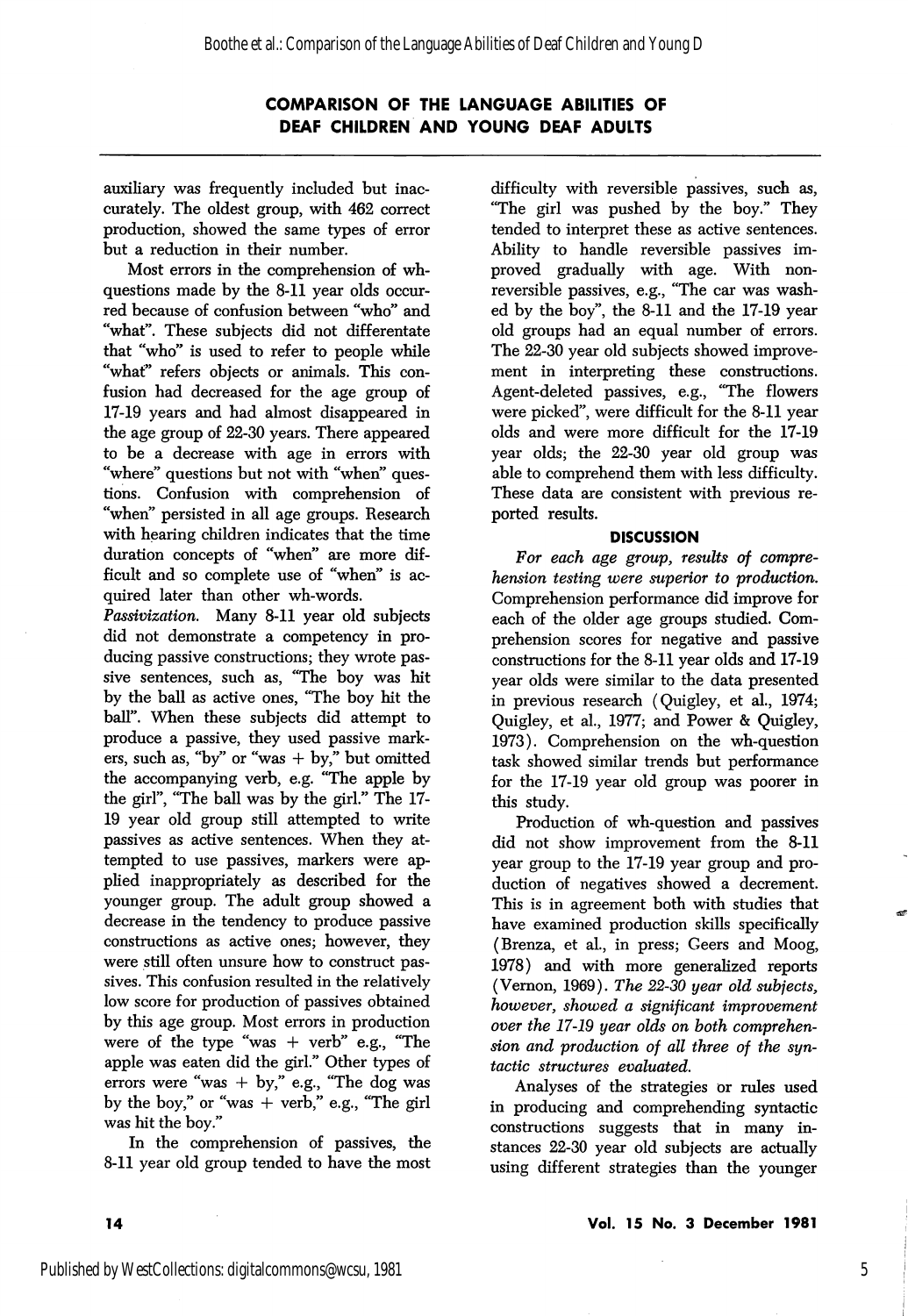subjects when dealing with the constructions under consideration. They appear to have resolved some earlier confusions and do not appear to be making the same types of er rors made by subjects in the two younger groups. It seems that these subjects have made gains in linguistic skills after they have been away from a formal educational situation. Although the reasons for this improvement are not readily apparent, possible explanations for the increases in language abilities must consider that all of the adult  $subjects$  were involved in more frequent. more spontaneous, and often, more demanding communication interactions than those usually found in classrooms. They reported that lengthy communication exchanges were daily occurrences; these information exchanges often had critical, personal conse quences. These situations may have neces sitated, encouraged, or motivated the acquisition of increased language ability. The adult subjects also seemed to have increased contact with the hearing community through vocational and social situations as well as through activities of daily living such as grocery shopping, etc.; this increased ex posure to communication with the hearing community may have enhanced the language skills. Further, all of the adult subjects had learned sign language by the time of this study and were using it daily. Many had become fluent in sign language.

All of these possible explanations for the improvement in language ability are speculative. Each may or may not have con tributed in varying amounts. Further study is certainly indicated to determine factors leading to the improvement, to continued error patterns, areas needing further help and more effctive ways of supplying those needs. Conversely, further study is needed to determine the reasons for the lack of im provement in language and reading skills between the 8-11 year age group and the 17-19 year old group which has been re peatedly demonstrated by researchers such as Geers and Moog (1978), Brenza et al. (in press) and Vernon (1969).

Although the hearing impaired subjects in this study were seen to be making gains in language skills even after high school graduation, they are still experiencing lan guage difficulties. For example, although the subjects 22-30 years of age show a significant improvement over younger age groups in their ability to produce passive constructions, they are able to produce these sentences with only about 20% accuracy. The hearing impaired adults in this study demonstrated less than 50% accuracy in production of the constructions evaluated. All of the hearing impaired subjects assessed were able to com prehend more than they were able to pro duce, but comprehension of some construc tions was still limited. The high school stu dents were able to comprehend wh-questions with only 50% accuracy and passives with 46% accuracy. This should be a significant con sideration when choosing and then review ing reading materials for hearing impaired or deaf students and, especially, when giving instructions or phrasing questions.

It has been suggested that these errors made by deaf individuals take on increased significance when use of these syntactic structures in textbooks, newspaprs and other reading materials is analyzed. Review of reading materials by previous investigators such as Russell, et al., (1976) and Brenza, et al. (in press) has led to their concern that hearing impaired individuals probably have great difficulty comprehending and therefore, obtaining important information from the material they read. Passive con structions are noted in school notebooks as well as in available fiction and non-fiction reading material, magazines, and newspapers. Certainly negation wh-question words are used and are critical constructions to com prehend to obtain the meaning from the message.

The findings in this and previous studies are particularly important for vocational and rehabilitation counselors who work with deaf individuals. It should be recognized that the language skills of young deaf adults may improve even after their formal schooling

#### Vol. 15 No. 3 December 1981 15

6